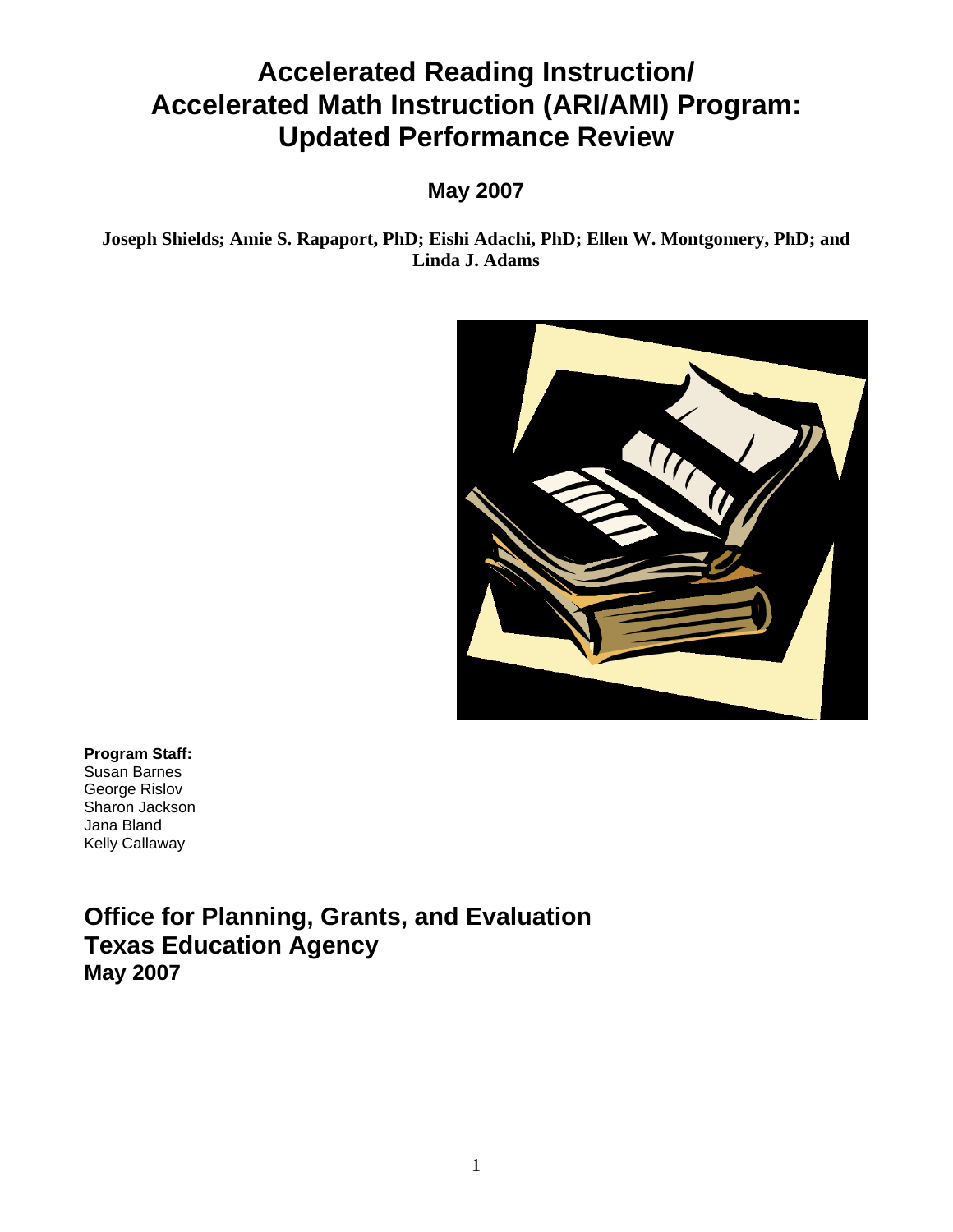### **Student Cohort Analysis, 2004-2006 Related to the Accelerated Reading Instruction/ Accelerated Math Instruction (ARI/AMI) Program**

#### **Overview**

- The ARI/AMI Program is available to nearly every local education agency (LEA) in Texas—1,112 LEAs received ARI/AMI funding (\$144.1 million) in 2005-2006, serving 4,159 campuses across the state.
- In 2005-2006, the ARI/AMI program served Grades K-6, and aggregate program data from grantees indicated that 66% of students served by the program were "on-grade level" in reading and 69% were "on-grade level" in math at the end of the school year.
- Because data is reported to TEA aggregated at the district level, it is not possible to determine for certain if a particular student received services through the ARI/AMI Program. Therefore, in order to better understand the impact of the ARI/AMI program (and other potential mixed funding sources) on students most in need of accelerated or intensive reading or math interventions, a student cohort was created to represent likely candidates for ARI and AMI funded services.

#### **Creation of Student Cohort**

- The students included in the cohort were selected based on Spring 2004 Texas Assessment of Knowledge and Skills (TAKS) results, and subsequent TAKS performance as analyzed for the Spring 2005 and Spring 2006 TAKS exams (first administration only). The first administration of the TAKS was selected because it gauges student performance in content area proficiency at a single point in time, and failure at the first administration is a strong indicator of weakness in the core content area (i.e., reading or math).
- Separate student cohorts were created for students failing the first administration of the Grade 3 TAKS Reading exam in Spring 2004 (i.e., likely candidates for ARI services), and students failing the first administration of the Grade 3 TAKS Math exam in Spring 2004 (i.e., likely candidates for AMI services).
- In order for a student to be included in the cohort, the following conditions must have been met:
	- $\triangleright$  The student failed to meet the state standard on the first administration of the applicable 2004 Grade 3 TAKS exam; and
	- ¾ The student had valid TAKS records for the 2004-2006 period.
- It is assumed that the students who met the criteria described above were likely candidates for the ARI and AMI programs for the 2004-2005 and 2005-2006 school years.
- A total of 19,964 students were identified for the reading cohort (42% of these students were also in the math cohort); and 23,831 students were created for the math cohort (35% of these students were also in the reading cohort).
- It is important to note that there is an overrepresentation of Hispanic and limited English proficient (LEP) students in these cohorts who failed the first administration of the Grade 3 TAKS in Spring 2004, when compared to the general Texas Grade 3 student population. Almost two-thirds of the students in the reading cohort (65%) and 61% of the students in the math cohort are Hispanic vs. 46% Hispanic in Grade 3 as a whole. In addition, 43% of the students in the reading cohort and 36% of the students in the math cohort are classified as LEP versus 23% of students in Grade 3 as a whole.
- It is estimated that the students identified for the reading cohort accounted for approximately 30% of the Grade 4 students served through ARI in 2004-2005, and the students in the math cohort accounted for approximately 32% of the students served through the AMI program in 2004-2005.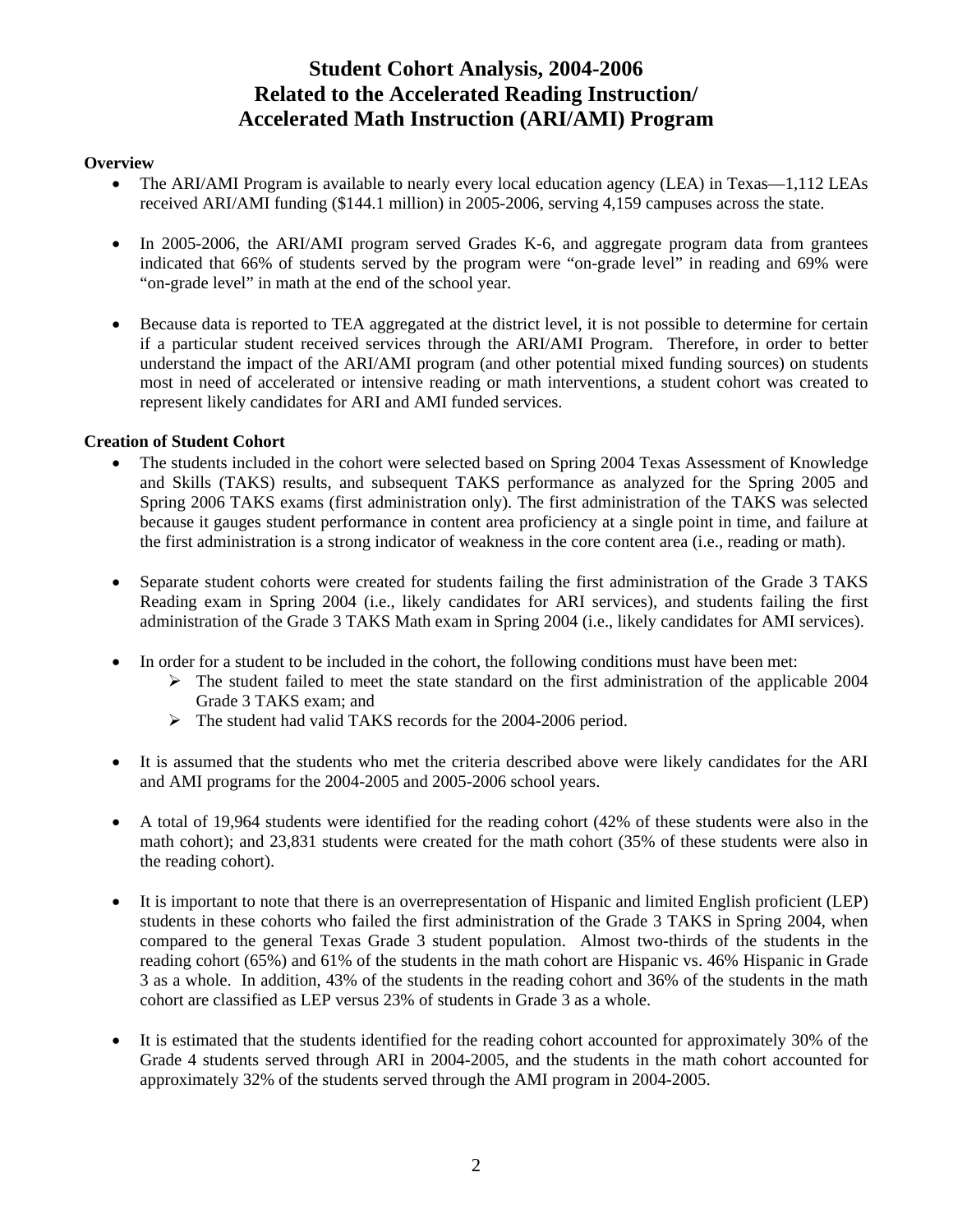#### **Reading Summary**

Key findings related to this analysis of students who failed the first administration of the Grade 3 TAKS Reading exam in Spring 2004 (N=19,964) are as follows:

#### **The majority of students who failed the first administration of the Grade 3 TAKS Reading exam in Spring 2004 were subsequently promoted to Grade 4 for the 2004-2005 school year and to Grade 5 for the 2005- 2006 school year.**

- 72% were not retained in Grades 3 or 4 over the 2004-2006 period.
- 22% were retained in Grade 3 for the 2004-2005 school year.
- 6% of the students in the reading cohort were promoted to Grade 4 for the 2004-2005 school year, but were retained in Grade 4 for the 2005-2006 school year.

**For students who were** *not* **retained in either Grades 3 or 4, the passing rates on the first administration of the Spring 2005 (Grade 4) and Spring 2006 (Grade 5) TAKS Reading exams were poor.** 

Less than one-third of reading cohort students who were not retained in either Grades 3 or 4 passed the first administration of the Grade 4 (25%) or Grade 5 (29%) TAKS Reading exams. Further, the majority of these students (59%) failed *both* the Grade 4 and Grade 5 TAKS Reading exams on the first administration.

#### **Students who failed the first administration of the Grade 3 TAKS Reading exam in Spring 2004 and** *were* **retained in grade for the 2004-2005 school year had generally high rates of passage on the Grade 3 TAKS Reading exam in Spring 2005.**

- Overall, the majority (70%) of these retained students passed the Grade 3 TAKS Reading exam on the first administration in Spring 2005.
- This finding held for all student groups under review (e.g., economically disadvantaged, African American, Hispanic, LEP, special education, etc.).

#### **Retaining students who have not mastered subject area content in Grade 3 may lead to higher rates of success on subsequent first administrations of TAKS Reading exams in Grade 4 and beyond for these students.**

• Among students who repeated Grade 3 in 2004-2005, 45% went on to pass the first administration of the Grade 4 TAKS Reading exam in 2006. This compares favorably to just 25% of the reading cohort students who did not repeat third grade and passed the first administration of the Grade 4 TAKS Reading exam in 2005.

#### **Among the students in this analysis (i.e., those who failed the first administration of the Grade 3 TAKS Reading in Spring 2004), African American and Hispanic students failed the first administration of TAKS Reading at higher rates than White students for all years and in all grades. Similar results were observed for economically disadvantaged and LEP students.**

- Disparity in passing rates was greatest on the first administration of the Grade 5 TAKS Reading exam (for students who were not retained in grade during the period of analysis). One quarter (25%) of African American students and 27% of Hispanic students passed the first administration of the Grade 5 TAKS Reading exam in Spring 2006, compared to 46% of White students.
- Similarly, 26% of economically disadvantaged students passed the first administration of the TAKS Reading exam versus 42% of students not classified as economically disadvantaged.

These findings point to the need for more targeted and intensive instruction for these students most at risk of failure on the TAKS Reading exam in order to better prepare them for success at the middle school and high school levels. Further, the data suggest that there may be benefits associated with retaining a student in Grade 3 who has not mastered the subject area content.